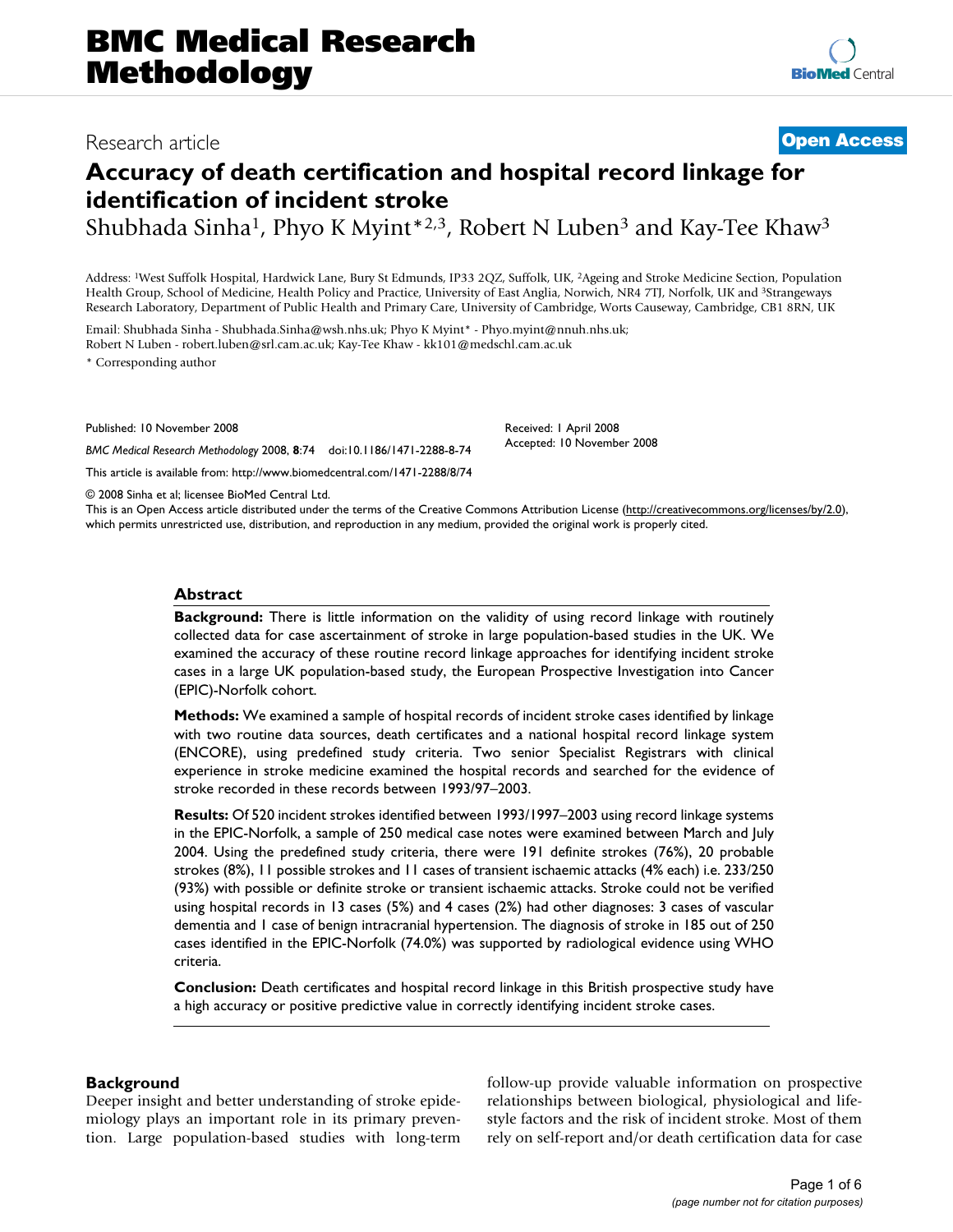ascertainment. Previous validation studies of self-reported prevalent and incident stroke showed high percentages of both false positive and false negative cases that varied between different studies [1-9].

Death certification data are routinely collected in most developed countries. Use of such data has the advantage of the potential for completeness of follow up in participants of prospective cohort studies but this approach may identify only a limited proportion of cases of stroke as many incident events are non-fatal. Self report, followed by retrieval and validation of medical records has the disadvantage of incomplete ascertainment due to drop out and low response rates to follow-up questionnaires. Underreporting from participants who continue to participate in the study is also an issue. In the United Kingdom, the National Health Service provides the potential for identifying all hospital admissions by condition for individuals in Britain and therefore the potential for more complete ascertainment of stroke using hospital record linkage.

In this study, we determined the proportion of strokes identified using death certificates and routine hospital record linkage in a prospective population study that could be confirmed as strokes based on clinical information from the medical notes. We also examined the proportion of confirmed stroke subtype (ischaemic or haemorrhagic) based on information obtained from the medical notes.

# **Methods**

The European Prospective Investigation into Cancer (EPIC)-Norfolk is a population-based study with more than 30,000 participants. It included  $\sim$ 40% of the free-living population from selected general practices in Norfolk, UK between the ages of 40–79 at the baseline. The general aims were to understand the determinants of chronic disease. In addition to regular self-administered postal questionnaires, participants are followed up through record linkage with two routinely collected data sources: death certification and hospital record linkage. The Norwich Local Research Ethics Committee approved the study. We have previously reported the prospective relationships between lifestyle and biologic factors and stroke in the EPIC-Norfolk cohort with stroke identified using death certificates and hospital record linkage data (ENCORE – **E**ast **N**orfolk **CO**mmission **RE**cord.) [10-15]. ENCORE is the database of hospital admissions nationally on Norfolk residents kept by the East Norfolk Health Commission as part of the National Health Service.

We conducted a validation study for stroke cases identified from the EPIC-Norfolk population cohort study using the two record linkage methods up to a follow-up date of 31st March 2003. We examined hospital medical records of a subset of approximately 50% of those who were identified as having incident stroke between the participant's enrolment into the study at the baseline (1993–1997) and the follow up date in 2003 who had available records from one main hospital in Norfolk. Incident strokes were defined as those cases of stroke who were free of stroke at the time of enrolment to the study but identified as having stroke by two record linkage methods, death certificates from Office of National Statistics (ONS) and a hospital record linkage system, ENCORE during the follow-up period. The hospital case notes were retrieved from the medical health records department of the Norfolk and Norwich Hospital between March-July 2004.

In the EPIC-Norfolk study, prevalent strokes were identified by response to the question "*Has a doctor ever told you that you have any of the following*" followed by a list of chronic medical conditions including stroke at the baseline health survey. Incident strokes were identified using 2 methods. The first method used data available from the the death certificates when; stroke is mentioned as primary cause of death (i.e. I a, b, c) or conditions which may contribute to death (II). All participants have been flagged for death certification at the UK office of National Statistics (ONS), with vital status ascertained for the whole cohort.

The second method used ENCORE (**E**ast **N**orfolk **CO**mmission **RE**cord), the database of hospital admissions kept by the East Norfolk Health Commission as described above. ENCORE provides data on admissions to hospital for all except those who are admitted to private hospitals which are minimal in Norfolk for serious acute conditions such as stroke.

We also sent two follow-up health questionnaires 18 months after baseline and between 2000–2004 which included questions about incident strokes but these data are not included in the current analyses. ICD 10 (the Tenth revision of the International Classification of Diseases) coding I60–I69 was used to identify strokes from death certification and hospital admission records.

The Norfolk and Norwich University Hospital serves the city of Norwich and surrounding rural areas, from which the EPIC-Norfolk study population was recruited and 97% of all hospital admissions in Britain of the EPIC-Norfolk participants identified through record linkage are in the Norfolk and Norwich Hospital group. Of the 520 strokes identified using record linkage, we retrieved case notes from the medical records department of Norfolk and Norwich University Hospital for a sample of 250 people. Two of the investigators (SS and PKM), then senior Specialist Registrars/Stroke Clinical Research Fellows,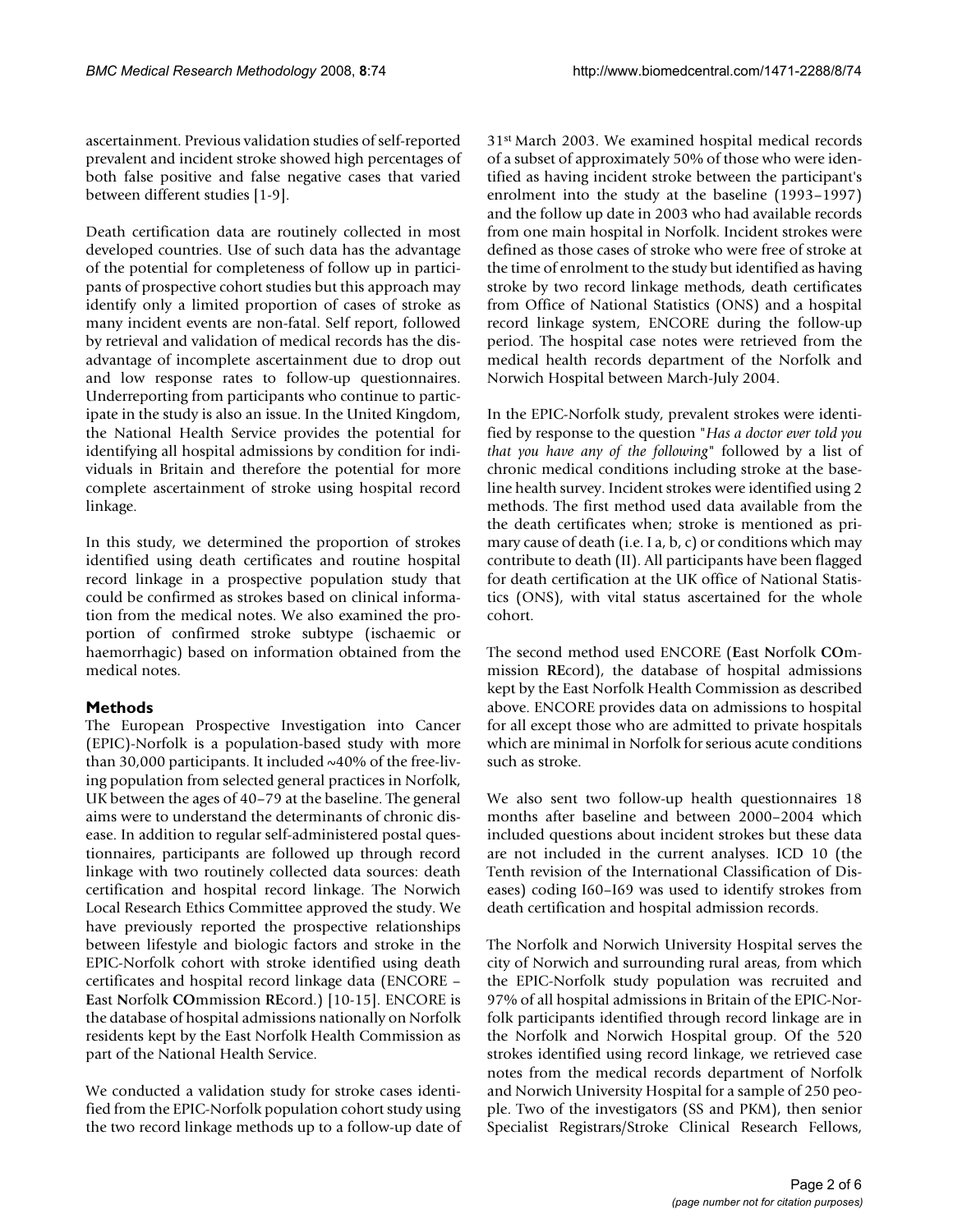examined the hospital records for the evidence of incident stroke using a standardised data collection form (Additional file 1) between March and July 2004.

For this study purpose, we pre-defined "incident stroke" using criteria based on the current WHO clinical definition [16]. It defines stroke as "*sudden onset of focal/global neurological deficit lasting more than 24 hours due to presumed vascular aetiology*". Focal neurological signs considered to be of significance in the current study include any objective locomotor or sensory signs, dysphasia, visual field loss without other explanation, apraxias and other perceptual deficits, and ataxia. Global signs include "coma" but exclude isolated changes in cognitive function and transient global amnesia.

We categorised the patients into following three categories.

(1) definite stroke when there was a documented definite focal neurology over 24 hours or persisted focal neurological deficit till death in those who died within 24 hours (or) probable stroke with supporting evidence on CT or post-mortem examination

(2) probable stroke when it was unclear whether focal neurological deficit lasted > 24 hours or neurological signs were doubtful (i.e. when clinician who saw the patient at the time was unsure of significance of physical signs – e.g. apparent unilateral weakness in an unwell Parkinson's Disease patient) or global (e.g. reduced conscious level where focal neurological signs are difficult to elicit)

(3) possible stroke when there was mention of stroke in hospital medical records (e.g. past medical history or in the GP referral letter or correspondence between primary and secondary care which has occurred after 1997) with no supporting clinical information available in the medical entry.

# **Results**

There were a total of 520 incident strokes identified by the death certification and hospital record linkage. Inclusion of self report further increased the number of incident strokes to a total of 726. Out of 520 incident strokes identified in the EPIC-Norfolk between 1993/1997–2003 using death certificates and ENCORE, we examined 250 medical case notes identified from one main hospital, the Norfolk and Norwich, during the study period. Out of 520 incident strokes, 176 were confirmed by hospital records and 423 by death certificates. Only 250 sets of case notes were retrieved for logistical reasons. The reason being the case notes were not available in the Health Records Department at the time of request for note retrieval. The reason for them not being available is due to these case notes being in other hospital departments rather than medical records.

Using the pre-defined study criteria mentioned above, there were 191 definite strokes, 20 probable strokes and 11 possible strokes. There were further 11 cases where neurological deficit lasted < 24 hours which were classified as transient ischaemic attacks (TIAs) as per current WHO criteria. There was no evidence of stroke in Norfolk and Norwich University Hospital case records in 13 cases and there were 4 cases with other diagnoses. There were 3 cases of vascular dementia with the CT evidence of cerebrovascular disease and a case of benign intracranial hypertension.

Out of 250 cases validated, 185 had a computed tomography (CT) scan and/or magnetic resonance imaging (MRI) during their hospital admission. Of those who had a neuro-imaging study, 144 were confirmed ischaemic strokes (cerebral infarct or radiological evidence of cerebrovascular disease), 22 were confirmed primary intracerebral haemorrhage. There were 14 cases of subarachnoid haemorrhage and 6 cases of subdural haematoma.

The results were summarised in the table 1. The table 1 also shows the respective proportions (in percent) of correctly identified strokes by various clinical criteria.

# **Discussion**

In the current study 222 out of 250 cases had definite, probable or possible stroke as per pre-defined study criteria. Three out of four other cases were in fact vascular

**Table 1: Number and percentage of 250 strokes identified through linkage with routine death certification and hospital records confirmed by hospital clinical record inspection in EPIC Norfolk 1993–2003**

| Method                             | 250 strokes identified in EPIC-Norfolk using routine record linkage |         |  |
|------------------------------------|---------------------------------------------------------------------|---------|--|
| Study criteria (Additional file 1) | Number                                                              | Percent |  |
| $(a)$ = Definite stroke            | 191                                                                 | 76.4    |  |
| $(b) = (a) + 20$ Probable stroke   | 211                                                                 | 84.0    |  |
| $(c) = (b) + 11$ Possible strokes  | 222                                                                 | 88.8    |  |
| $(d) = (c) +  I $ TIAs             | 233                                                                 | 93.2    |  |
| $(e) = (d) + 3$ vascular dementia  | 236                                                                 | 94.4    |  |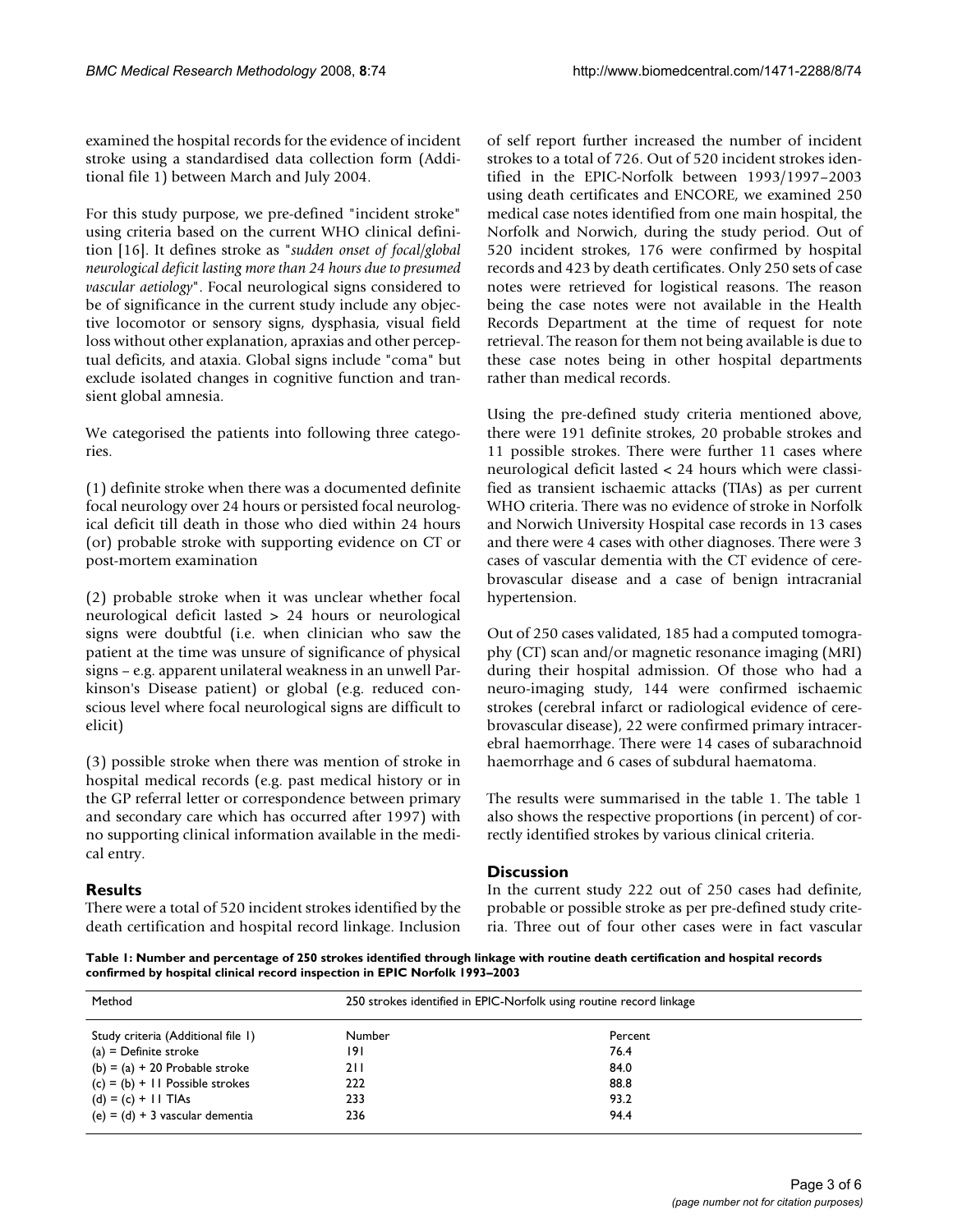dementia in those who had no previous history of stroke and therefore had evidence of incident cerebrovascular disease. Thus, 225 out of 250 and these could be regarded as true incident strokes. Eleven cases in this study were classified as TIA by the investigators as per current WHO criteria. Most of them, however, were highly likely to have high risk of developing stroke and in fact some of them might have been mild strokes which resolved within 24 hours. In any case these 11 cases were likely to carry the same vascular risk as stroke cases and epidemiology of these cases were unlikely to be different from epidemiological perspective in terms of stroke risk identification. Therefore, 236 cases out of 250 cases identified in the EPIC-Norfolk by the death certificates and hospital record linkage had cerebrovascular disease.

In 13 cases we could not find evidence of stroke in hospital records. This may be due to community deaths due to stroke, which would have been captured only in the death certificates but not in the hospital records. Some of them may also had stroke but were not admitted to the Norfolk and Norwich hospital. Therefore, the estimate figures we report may be underestimation of the accuracy of case ascertainment. To a certain extent, the false positivity i.e. identifying non-stroke cases as stroke may be partly explained by the fact that we identified incident stroke cases using ICD 10 (I60–I69) which included subarachnoid hemorrhages and subdural hematomas. The CT scan rate of the cases (185/250, 74.0%) in this study is comparable to the earlier report by Myint et al, which examined the CT scan rate in the Norfolk and Norwich University Hospital [17].

The completeness of hospital admission data for identifying strokes will depend on the proportion of people with stroke who are admitted to hospital. In the Rotterdam Study [4] only 53% of people with confirmed stroke were admitted to hospital. Frequency of hospitalisation varies from 96% in Finland to 55% in UK. However, the caveat is that with increasing awareness of stroke as an emergency condition, hospital admissions for stroke have increased over the last decade in the UK.

Heliövaara and colleagues [18] previously compared hospital discharge data with self-reports, validated using medical records. 80% of self reported strokes were recorded in the hospital discharge registers. Of these, 82% agreed with validated self-report. Strokes unconfirmed from hospital data were 19% of all recorded strokes. The proportion of death and hospital record ascertained strokes not subsequently confirmable in our study is comparable to their study.

In the MONICA populations, the proportion of fatal strokes not admitted to hospital varied between 0–37%,

while the proportion of non-fatal, non-hospitalised strokes compared with all strokes was 0–16% [19]. However, these data are subject to miscoding and errors. In the current study, the 13 cases identified through record linkage which we could not verify with evidence of incident stroke in the hospital clinical records could have been either community deaths, or coding or other errors.

Furthermore, we used ICD 10 coding (I60–I69) to identify incident strokes to be comparable with other epidemiological studies of this scale and it has been acknowledged that using ICD coding has potential weakness [20].

Iso et al [21] examined records of in-hospital deaths coded as stroke in participants in the Minnesota Heart Study aged 30–74 in 1980. The positive predictive value (PPV) of death certificate coding of stroke was 100% (i.e. all cases with death certificates coded as stroke were stroke by study criteria). Sensitivity for stroke was 70% (i.e. 30% of stroke deaths were not coded as such). The PPV of intracranial haemorrhage was 82% and of non-haemorrhagic stroke was 97%. Thus, though death certificates may miss a proportion of stroke deaths, those deaths that are identified as stroke deaths are virtually all correct. In their sample 72% of cases had had either a neuro-imaging study or a necropsy.

In this study, we did not address the question of sensitivity of record linkage methods for identifying strokes, that is, what proportion of true strokes occurring in the population were not identified using death certificate data and hospital record linkage. It is quite likely that some strokes were not admitted to hospital but managed in the community. We did not validate the strokes which were identified by self-report. In population studies on stroke incidence this is one of the most difficult questions: how to find and ascertain those stroke cases who survive their strokes but are not hospitalized. Nevertheless, while stroke incidence is therefore very likely to be under-estimated in epidemiological studies using routine record linkage, since strokes are a relatively rare condition, in large population studies, missed stroke cases in the denominator are unlikely to have an undue effect on analyses examining risk factor associations. More important is whether stroke cases ascertained are indeed likely to be true stroke cases. In this study we have shown that using both death certificate data and hospital record linkage data in large epidemiological studies in the UK setting is highly reliable despite a number of limitations described above with 94% accuracy.

The data were collected by two observers. Although there was a prior agreement between the observers (SS and PKM) with regards to criteria used and how to collect the data for standardisation, we did not test the inter-observer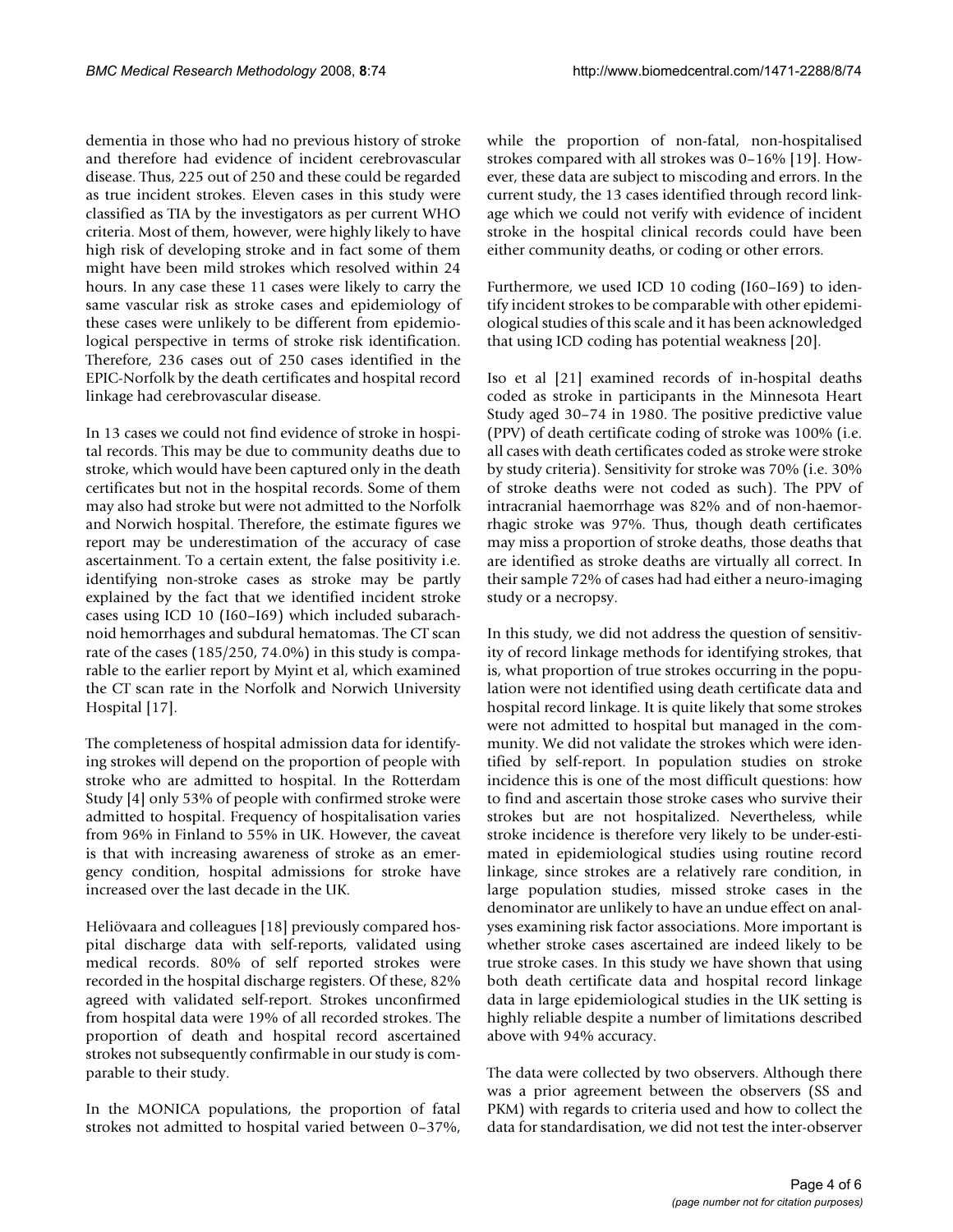agreement. However, the fact that the care of the patients were provided by the single NHS hospital and patients were managed either by neurologist or geriatricians with interest in stroke medicine limit the variability of type and quality of information obtainable in hospital records. One issue is the generalisability of the Norfolk experience. At the time of the study, there were low rates of neuroimaging and stroke admissions compared to many other countries. There might therefore be some selection bias resulting from mostly major strokes being captured in the study.

Nevertheless, these estimates are likely to be an underestimate of the accuracy of stroke diagnoses ascertained through routine hospital data. With the increasing trend in hospitalisation of strokes and better CT scanning rate [17] it is likely that the completeness and accuracy of stroke ascertainment using record linkage with routine death certification and hospital record linkage system in the UK will improve.

#### **Conclusion**

In conclusion, our results suggest that hospital record linkage provides a feasible and reasonably accurate method of identifying strokes in cohort studies in the UK.

#### **Abbreviations**

ENCORE: East Norfolk Commission Record; EPIC-Norfolk: EuropeanProspective Investigation into Cancer-Norfolk; ICD 10: the 10<sup>th</sup> Revision of the International Classification of Diseases; NHS: National Health Service; ONS: Office of National Statistics; PPV: Positive Predictive Value; TIA: Transient Ischaemic Attack; WHO: World Health Organisation.

# **Competing interests**

The authors declare that they have no competing interests.

#### **Authors' contributions**

KTK is a principal investigator in EPIC-Norfolk population study. RNL is responsible for data management, computing and data linkages. SS and PKM reviewed and verified strokes cases by examining hospital records, and prepared the draft manuscript. All co-authors contributed in writing of this paper. KTK is the guarantor.

# **Additional material**

#### **Additional file 1**

*Appendix. Proforma for possible stroke event.* Click here for file [\[http://www.biomedcentral.com/content/supplementary/1471-](http://www.biomedcentral.com/content/supplementary/1471-2288-8-74-S1.doc) 2288-8-74-S1.doc]

#### **Acknowledgements**

We would like to thank participants and general practitioners who took part in the study. We also thank the staff of EPIC-Norfolk, staff from the Norfolk and Norwich University Hospital who helped us in retrieving hospital records. We also like to thank the funding organisations of the EPIC-Norfolk. EPIC-Norfolk is supported by research programme grant funding from Cancer Research UK and Medical Research Council with additional support from the Stroke Association, Research Into Ageing, and Academy of Medical Sciences.

#### **References**

- 1. O'Mahony PG, Dobson R, Rodgers H, James OF, Thomson RG: **[Val](http://www.ncbi.nlm.nih.gov/entrez/query.fcgi?cmd=Retrieve&db=PubMed&dopt=Abstract&list_uids=7631332)[idation of a population screening questionnaire to assess](http://www.ncbi.nlm.nih.gov/entrez/query.fcgi?cmd=Retrieve&db=PubMed&dopt=Abstract&list_uids=7631332) [prevalence of stroke.](http://www.ncbi.nlm.nih.gov/entrez/query.fcgi?cmd=Retrieve&db=PubMed&dopt=Abstract&list_uids=7631332)** *Stroke* 1995, **26:**1334-1337.
- 2. Heliövaara M, Aromaa A, Klaukka T, Knekt P, Joukamaa M, Impivaara O: **[Reliability and validity of interview data on chronic dis](http://www.ncbi.nlm.nih.gov/entrez/query.fcgi?cmd=Retrieve&db=PubMed&dopt=Abstract&list_uids=8437034)[eases. The Mini-Finland Health Survey.](http://www.ncbi.nlm.nih.gov/entrez/query.fcgi?cmd=Retrieve&db=PubMed&dopt=Abstract&list_uids=8437034)** *J Clin Epidemiol* 1993, **46:**181-191.
- 3. Kriegsman DM, Penninx BW, van Eijk JT, Boeke AJ, Deeg DJ: **[Self](http://www.ncbi.nlm.nih.gov/entrez/query.fcgi?cmd=Retrieve&db=PubMed&dopt=Abstract&list_uids=8970491)[reports and general practitioner information on the pres](http://www.ncbi.nlm.nih.gov/entrez/query.fcgi?cmd=Retrieve&db=PubMed&dopt=Abstract&list_uids=8970491)ence of chronic diseases in community dwelling elderly. A study on the accuracy of patients' self-reports and on deter[minants of inaccuracy.](http://www.ncbi.nlm.nih.gov/entrez/query.fcgi?cmd=Retrieve&db=PubMed&dopt=Abstract&list_uids=8970491)** *J Clin Epidemiol* 1996, **49:**1407-1417.
- 4. Bots ML, Looman SJ, Koudstaal PJ, Hofman A, Hoes AW, Grobbee DE: **[Prevalence of stroke in the general population. The Rot](http://www.ncbi.nlm.nih.gov/entrez/query.fcgi?cmd=Retrieve&db=PubMed&dopt=Abstract&list_uids=8784119)[terdam Study.](http://www.ncbi.nlm.nih.gov/entrez/query.fcgi?cmd=Retrieve&db=PubMed&dopt=Abstract&list_uids=8784119)** *Stroke* 1996, **27:**1499-1501.
- 5. Engstad T, Bonaa KH, Viitanen M: **[Validity of self-reported](http://www.ncbi.nlm.nih.gov/entrez/query.fcgi?cmd=Retrieve&db=PubMed&dopt=Abstract&list_uids=10884460) [stroke: The Tromso Study.](http://www.ncbi.nlm.nih.gov/entrez/query.fcgi?cmd=Retrieve&db=PubMed&dopt=Abstract&list_uids=10884460)** *Stroke* 2000, **31:**1602-1607.
- 6. Tretli S, Lund-Larsen PG, Foss OP: **[Reliability of questionnaire](http://www.ncbi.nlm.nih.gov/entrez/query.fcgi?cmd=Retrieve&db=PubMed&dopt=Abstract&list_uids=7166682) [information on cardiovascular disease and diabetes: cardio](http://www.ncbi.nlm.nih.gov/entrez/query.fcgi?cmd=Retrieve&db=PubMed&dopt=Abstract&list_uids=7166682)[vascular disease study in Finnmark county.](http://www.ncbi.nlm.nih.gov/entrez/query.fcgi?cmd=Retrieve&db=PubMed&dopt=Abstract&list_uids=7166682)** *J Epidemiol Community Health* 1982, **36:**269-273.
- 7. Colditz GA, Martin P, Stampfer MJ, Willett WC, Sampson L, Rosner B, Hennekens CH, Speizer FE: **[Validation of questionnaire infor](http://www.ncbi.nlm.nih.gov/entrez/query.fcgi?cmd=Retrieve&db=PubMed&dopt=Abstract&list_uids=3962971)[mation on risk factors and disease outcomes in a prospective](http://www.ncbi.nlm.nih.gov/entrez/query.fcgi?cmd=Retrieve&db=PubMed&dopt=Abstract&list_uids=3962971) [cohort study of women.](http://www.ncbi.nlm.nih.gov/entrez/query.fcgi?cmd=Retrieve&db=PubMed&dopt=Abstract&list_uids=3962971)** *Am J Epidemiol* 1986, **123:**894-900.
- 8. Bergmann MM, Byers T, Freedman DS, Mokdad A: **[Validity of self](http://www.ncbi.nlm.nih.gov/entrez/query.fcgi?cmd=Retrieve&db=PubMed&dopt=Abstract&list_uids=9596475)[reported diagnoses leading to hospitalization: a comparison](http://www.ncbi.nlm.nih.gov/entrez/query.fcgi?cmd=Retrieve&db=PubMed&dopt=Abstract&list_uids=9596475) of self-reports with hospital records in a prospective study of [American adults.](http://www.ncbi.nlm.nih.gov/entrez/query.fcgi?cmd=Retrieve&db=PubMed&dopt=Abstract&list_uids=9596475)** *Am J Epidemiol* 1998, **147:**969-977.
- 9. Walker MK, Whincup PH, Shaper AG, Lennon LT, Thomson AG: **[Validation of patient recall of doctor-diagnosed heart attack](http://www.ncbi.nlm.nih.gov/entrez/query.fcgi?cmd=Retrieve&db=PubMed&dopt=Abstract&list_uids=9717879) and stroke: a postal questionnaire and record review com[parison.](http://www.ncbi.nlm.nih.gov/entrez/query.fcgi?cmd=Retrieve&db=PubMed&dopt=Abstract&list_uids=9717879)** *Am J Epidemiol* 1998, **148:**355-361.
- 10. Myint PK, Welch AA, Bingham SA, Luben RN, Wareham NJ, Day NE, Khaw KT: **[Smoking predicts long-term mortality in stroke:](http://www.ncbi.nlm.nih.gov/entrez/query.fcgi?cmd=Retrieve&db=PubMed&dopt=Abstract&list_uids=16388841) [The European Prospective Investigation into Cancer \(EPIC\)-](http://www.ncbi.nlm.nih.gov/entrez/query.fcgi?cmd=Retrieve&db=PubMed&dopt=Abstract&list_uids=16388841) [Norfolk prospective population study.](http://www.ncbi.nlm.nih.gov/entrez/query.fcgi?cmd=Retrieve&db=PubMed&dopt=Abstract&list_uids=16388841)** *Prev Med* 2006, **42:**128-131.
- 11. Myint PK, Welch AA, Bingham SA, Luben RN, Wareham NJ, Day NE, Khaw KT: **[Habitual fish consumption and risk of incident](http://www.ncbi.nlm.nih.gov/entrez/query.fcgi?cmd=Retrieve&db=PubMed&dopt=Abstract&list_uids=17010254) [stroke: the European Prospective Investigation into Cancer](http://www.ncbi.nlm.nih.gov/entrez/query.fcgi?cmd=Retrieve&db=PubMed&dopt=Abstract&list_uids=17010254) [\(EPIC\)-Norfolk prospective population study.](http://www.ncbi.nlm.nih.gov/entrez/query.fcgi?cmd=Retrieve&db=PubMed&dopt=Abstract&list_uids=17010254)** *Public Health Nutr* 2006, **9:**882-888.
- 12. Myint PK, Luben RN, Wareham NJ, Welch AA, Bingham SA, Day NE, Khaw KT: **[Combined work and leisure physical activity and](http://www.ncbi.nlm.nih.gov/entrez/query.fcgi?cmd=Retrieve&db=PubMed&dopt=Abstract&list_uids=16946623) [risk of stroke in men and women of European Prospective](http://www.ncbi.nlm.nih.gov/entrez/query.fcgi?cmd=Retrieve&db=PubMed&dopt=Abstract&list_uids=16946623) Investigation into Cancer – Norfolk prospective population [study.](http://www.ncbi.nlm.nih.gov/entrez/query.fcgi?cmd=Retrieve&db=PubMed&dopt=Abstract&list_uids=16946623)** *Neuroepidemiology* 2006, **27:**122-129.
- 13. Myint PK, Sinha S, Wareham NJ, Bingham SA, Luben RN, Welch AA, Khaw KT: **[Glycated hemoglobin and risk of stroke in people](http://www.ncbi.nlm.nih.gov/entrez/query.fcgi?cmd=Retrieve&db=PubMed&dopt=Abstract&list_uids=17204684) [without known diabetes in the European Prospective Inves](http://www.ncbi.nlm.nih.gov/entrez/query.fcgi?cmd=Retrieve&db=PubMed&dopt=Abstract&list_uids=17204684)tigation into Cancer (EPIC)-Norfolk prospective population [study: a threshold relationship?](http://www.ncbi.nlm.nih.gov/entrez/query.fcgi?cmd=Retrieve&db=PubMed&dopt=Abstract&list_uids=17204684)** *Stroke* 2007, **38:**271-275.
- 14. Myint PK, Surtees PG, Wainwright NWJ, Luben RN, Welch AA, Bingham SA, Wareham NJ, Khaw KT: **[Physical health-related quality](http://www.ncbi.nlm.nih.gov/entrez/query.fcgi?cmd=Retrieve&db=PubMed&dopt=Abstract&list_uids=18071144) [of life predicts stroke in the EPIC-Norfolk.](http://www.ncbi.nlm.nih.gov/entrez/query.fcgi?cmd=Retrieve&db=PubMed&dopt=Abstract&list_uids=18071144)** *Neurology* 2007, **69:**2243-2248.
- 15. Myint PK, Luben RN, Welch AA, Bingham SA, Wareham NJ, Khaw KT: **[Plasma vitamin C concentrations predict the risk of inci](http://www.ncbi.nlm.nih.gov/entrez/query.fcgi?cmd=Retrieve&db=PubMed&dopt=Abstract&list_uids=18175738)[dent stroke over 10 years in 20,649 participants of the EPIC-](http://www.ncbi.nlm.nih.gov/entrez/query.fcgi?cmd=Retrieve&db=PubMed&dopt=Abstract&list_uids=18175738)[Norfolk prospective population study.](http://www.ncbi.nlm.nih.gov/entrez/query.fcgi?cmd=Retrieve&db=PubMed&dopt=Abstract&list_uids=18175738)** *American Journal of Clinical Nutrition* 2008, **87:**64-69.